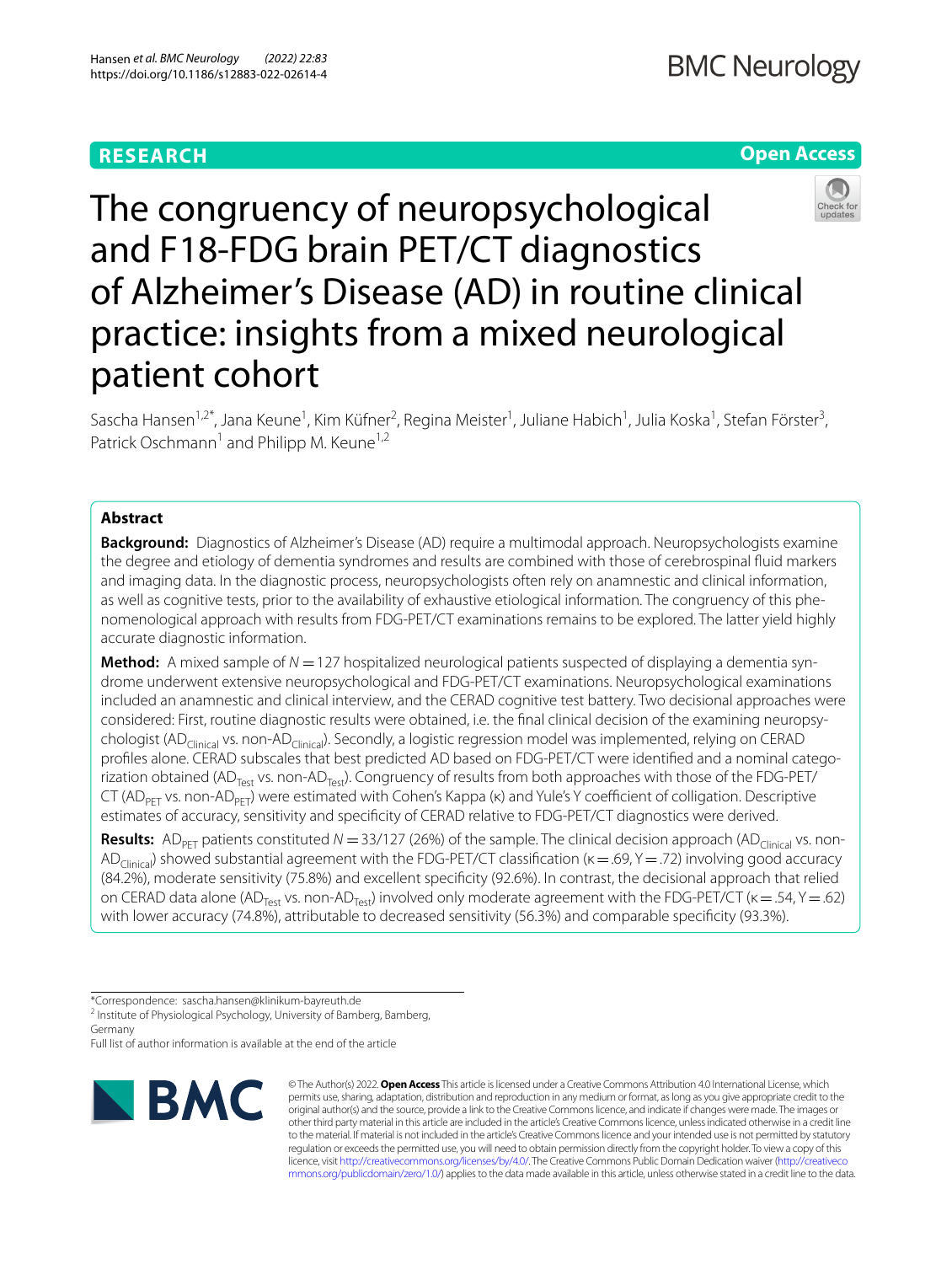**Conclusions:** It is feasible to identify AD through a comprehensive neuropsychological examination in a mixed sample of neurological patients. However, within the boundaries of methods applied here, decisions based on cognitive test results alone appear limited. One may conclude that the clinical impression based on anamnestic and clinical information obtained by the neuropsychological examiner plays a crucial role in the identifcation of AD patients in routine clinical practice.

**Keywords:** Neuropsychological diagnostics, Cognition, Alzheimer 's disease, FDG-PET/CT

# **Background**

Alzheimer's disease (AD) is considered to be the most common type of dementia, with prevalence rates drastically increasing from below 1% for patients aged 65 to 74 to above 22% for patients aged 85 and older [\[1](#page-8-0)]. Cognitive decline, in particular episodic memory impairment, is the leading and most debilitating symptom of AD with an onset early in the disease [[2\]](#page-8-1). Valid tools to assess cognitive deficits are neuropsychological test batteries such as the Consortium to Establish a Registry for Alzheimer's Disease Neuropsychological Assessment Battery (CERAD-NAB) [\[3](#page-8-2)]. However, since cognitive deficits constitute a common symptom in many neurological diseases, the specificity of generalized cognitive decline when diferentiating between diferent forms of dementia is inevitably negligible. In order to successfully diferentiate between diferent forms of dementia, clinical symptoms have to be assessed in closer detail. This is feasible via neuropsychological test batteries such as the CERAD-NAB, that assess cognitive defcits in several domains such as attention, memory, executive function, language, motor praxis and visuo-spatial perception. The validity of this approach has been evaluated positively in numerous studies  $[4-6]$  $[4-6]$  $[4-6]$ , although some limitations have also been reported [[7\]](#page-8-5). Neuropsychologists can usually rely on additional clinical information regarding anamnesis, behavioral monitoring during the administration of the neuropsychological tests and information from family members or next-of-kin. These may also serve as an important source of information when determining the most likely diagnosis, albeit they may not always be systematically obtained or reported during routine clinical practice [[8,](#page-8-6) [9](#page-8-7)].

Neuroimaging techniques, on the other hand, have become a complementary approach to diferential diagnostics with increasing accuracy. Concerning the etiological diferentiation between AD and non-demented patients, FDG-PET/CT may play an important role in establishing a diagnosis, as its' predictive value has been determined as excellent in this regard [[10\]](#page-8-8). Moreover, FDG-PET/CT also has the ability to diferentiate between diferent types of dementia with a high accuracy [[11](#page-8-9), [12](#page-8-10)]. FDG-PET/CT represents a minimally invasive imaging procedure that measures the regional distribution of cerebral metabolic glucose. Specifc patterns of regional glucose reduction allow inferences about the etiology of the underlying disease [\[13](#page-8-11)].

In routine clinical practice, it remains to be determined in detail, which aspects of the neuropsychological assessment contribute to the accuracy of the diferential diagnostic decision. In recent studies, sensitivity and specifcity of neuropsychological diagnostics reached reasonably high values [\[5](#page-8-12), [6](#page-8-4)], but these results were based on information from both, neuropsychological assessments as well as additional information gained during the clinical process. On the other hand, research suggests that specifc defcit profles exist that may allow a diferentiation based on test results alone  $[4, 14]$  $[4, 14]$  $[4, 14]$ . For instance, in AD, episodic memory decline is reported to be the leading cognitive symptom at least in the early stages of the disease [[2\]](#page-8-1).

Based on these considerations, the purpose of the current study was to examine the congruency of neuropsychological diagnostics and FDG-PET/CT diagnostics, in terms of diferentiating between AD versus non-AD patients in a mixed neurological sample. With regards to the neuropsychological diagnostics, two decisional approaches were implemented: The first approach was a clinical decision approach (AD<sub>Clinical</sub> vs. non-AD<sub>Clinical</sub>). This approach considered information from the standardized neuropsychological assessment as well as all additional unstandardized anamnestic and behavioral information gleaned during the neuropsychological examination. In essence, this approach refects the fnal decision of the clinical neuropsychologist as it occurred in routine clinical practice. The second approach relied on a logistic regression model, based on the neuropsychological test results alone (AD<sub>Test</sub> vs. non-AD<sub>Test</sub>). For both decisional approaches, diagnostic reliability and colligation relative to FDG-PET/CT diagnostics were estimated. To provide further descriptive information, results of both decisional approaches were also matched against the FDG-PET/CT diagnostic results in cross-tables to derive estimates of accuracy, sensitivity and specifcity. Even though FDG-PET/CT diagnostics do not represent a *gold standard* in diferential diagnostics of neurodegenerative diseases, such estimates may provide further valuable descriptive information on the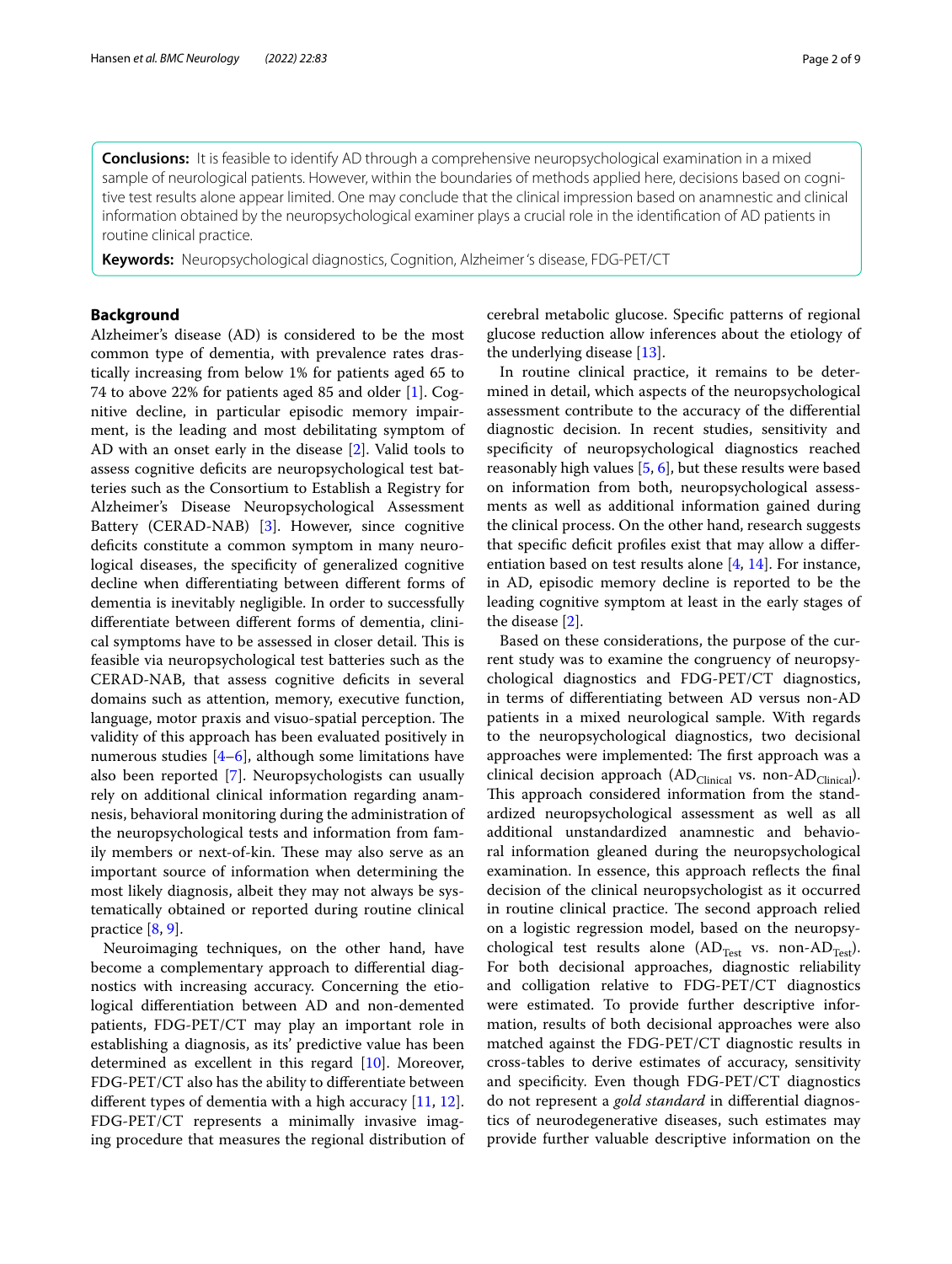congruency of the diagnostic methods considered in the current work and may hence be of value for the concurrent literature and future studies. It was assumed that both decisional approaches would yield sufficient reliability, colligation and predictive values in terms of the diferential diagnosis (AD vs. non-AD), relative to the FDG-PET/CT diagnosis. It was further expected that results of the logistic regression model would be in line with the extant literature on characteristic cognitive deficit profles in AD. Nevertheless, it was also assumed that results of the regression model would be inferior to the more comprehensive clinical approach in diferentiating between AD and non-AD patients. The latter hypothesis implies that the overall clinical impression of the neuropsychologist, that incorporates anamnestic information, test results and behavioral monitoring during test administration, is of high relevance for the diferential diagnostic decision.

# **Methods**

The CERAD-NAB was administered to 127 inpatients at the Department of Neurology, Klinikum Bayreuth GmbH, Germany, during the routine clinical process. Recruitment occurred consecutively during the routine process throughout the project's funding period between 10/2018–10/2020. Testing was conducted by highly practiced psychologists, specialized in the feld of neuropsychology. In sum, fve psychologists with an average post-graduate work experience in the feld of neurology of  $M=5.4$  years were engaged in obtaining data for the current project. This occurred under continuous supervision of two clinical neuropsychologists (SH, PMK), licensed in Germany according to the German Society of Neuropsychology (GNP) and authorized for the implementation of clinical training according to GNP regulations (SH).

Neuropsychological assessments included an unstandardized interview to obtain basic anamnestic information. During the interview, the psychological staf also explored subjective cognitive defcits during activities of everyday life, with the intention to diferentiate between AD-relevant deficits in episodic memory, versus deficits in attention and executive functioning. Further, psychological strain due to potential cognitive deficits and the relevance of such defcits for functioning in everyday life was explored. This included particularly the issue, whether living independently was still possible. In addition, it was considered whether patients displayed a behavioral tendency to trivialize or minimize observable memory deficits in their subjective reports, suggesting anosognosia or anosodiaphoria, both of which represent relevant clinical features in AD  $[15]$  $[15]$ . The characteristics above were not formally assessed by means of a standardized assessment tool, but were explored in context of a brief anamnestic and clinical interview, refecting the routine clinical process, of approximately 15–30 min duration. The clinical impression formed during this interview provided a basis for the interpretation of results of the subsequently implemented neuropsychological examination by means of the CERAD.

Following the neuropsychological examination, patients underwent an extensive neurological assessment including neuroimaging diagnostics via FDG-PET/CT. Inclusion criteria involved suspected cognitive decline observed upon admission to the hospital that resulted in a referral to the department of neuropsychology for further testing, as it was assumed to be compatible with the presence of a syndrome of dementia according to ICD-10 [\[16\]](#page-8-15), i.e. impaired memory and other cognitive functions, unclouded consciousness, as well as a deterioration in motivation, social behavior or emotional control. The etiology of cognitive decline had to be unclear at the time of hospitalization. Patients' age had to fall in the age range covered by CERAD-norms (49–92years). Patients were not eligible for inclusion if they had severe visual or hearing impairments that interfered with cognitive testing, or if they had less than 8 years of formal education. They were also not eligible for study entry if they lacked the capacity to consent to participate due to cognitive decline. A flow diagram detailing patient recruitment can be reviewed in Additional fle [1.](#page-7-0) All participants provided written informed consent prior to study entry. The study was approved by the ethics committee of the University of Bamberg, Germany (reference number 2019–02/10). Demographic and clinical information of the sample is displayed in Table [1](#page-3-0).

## **Neuropsychological assessment**

The German version of the CERAD-NAB [[3\]](#page-8-2) (CERAD-Plus [[6\]](#page-8-4)) was implemented for the neuropsychological examination. The CERAD-Plus consists of the nine basic tests included in the CERAD-NAB, as well as three additional tests assessing executive functions. The 12 tests included in the CERAD-Plus assess the following cognitive domains: verbal and nonverbal memory, verbal fuency, language, praxis, orientation, cognitive fexibility, psychomotor speed and visual scanning. For a detailed description of all subtests please see [[17\]](#page-8-16).

# **Brain PET/CT imaging procedure**

All patients underwent 18F-FDG brain PET/CT scans in a resting state. A mean of 181MBqF18-FDG was administered intravenously under standardized conditions in a quiet, dimly lit room with patients' eyes open. The procedure took place in a neuroimaging center experienced with PET (Department for Nuclear Medicine, Klinikum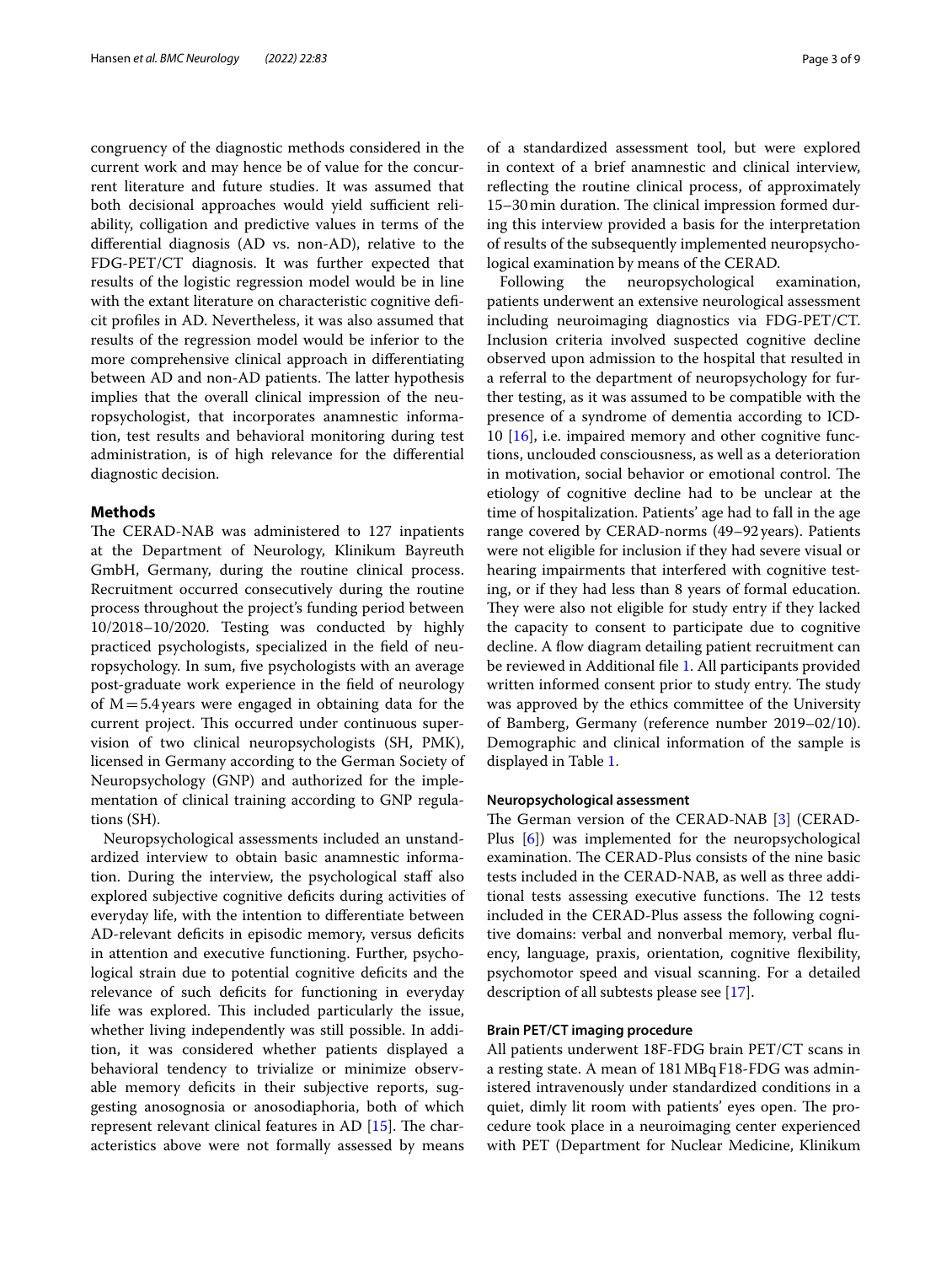<span id="page-3-0"></span>

| AD<br><b>Groups</b>      |             | non-AD      |               |            | non-AD subgroups      |                      |             | <i>p</i> -value |
|--------------------------|-------------|-------------|---------------|------------|-----------------------|----------------------|-------------|-----------------|
|                          |             |             | <b>PD/PDD</b> | <b>LBD</b> | VD                    | <b>Unconspicuous</b> | Other       | AD vs. non-AD   |
| Participants (N)         | 33          | 94          |               | 16         | 14                    | 15                   | 22          |                 |
| Sex (N: male/female)     | 18/15       | 53/41       | 16/11         | 13/3       | 6/8                   | 8/7                  | 10/12       | .856            |
| Age (years: M, SD)       | 76.70, 8.29 | 74.33, 8.36 | 73.81, 7.95   | 77.94.4.91 | 77.93.7.09            | 77.40.6.07           | 67.95, 9.48 | .163            |
| Education (years: M, SD) | 11.09.1.91  | 12.53, 2.98 | 11.89, 2.72   |            | 14.44.3.35 11.14.2.18 | 12.80, 2.93          | 12.64, 2.95 | $.011*$         |
| MMSE (score: M, SD)      | 23.76.4.01  | 25.30, 3.66 | 26.00, 2.71   | 22.13.4.51 | 25.57, 3.69           | 27.06.1.03           | 25.43, 3.93 | $.040*$         |

*Note*. Classifcation of AD versus non-AD and non-AD subgroups based on FDG-PET/CT results. *AD* Alzheimer Disease, *LBD* Lewy Body Dementia, *MMSE* Mini Mental Status Examination, *PD* Parkinson Disease, *PDD* Parkinson Disease Dementia, *VD* ascular Dementia, \*signifcant at *p*-value < .05, two-tailed, based on one-way ANOVA model. The AD group included *N* =5 cases with mixed etiology, where AD coincided with cerebrovascular disease (*N* =3), hydrocephalus occlusus (*N* =1), or where it was classifed as atypical AD (*N* =1). In the non-AD subgroups, the subgroup "other" involved reports of functional anomalies suspected to be of cancerous or post-operative etiology (*n* =7), progressive supranuclear palsy (*n* =4), normal pressure hydrocephalus (*n* =3), multiple system atrophy type C (*n* =3), frontotemporal dementia ( $n = 2$ ) and unspecified etiology ( $n = 3$ )

Bayreuth GmbH, Germany). A 10-min 3D-listmode PET emission scan was acquired at mean 40min post injection in one bed position using a state-of-the-art Siemens Biograph mCT PET/CT scanner with extended feld of view (Siemens Healthineers, Erlangen, Germany). During the scanning procedure, patients' heads were immobilized using a head holder. Attenuation correction was performed using low-dose CT (100 mAs, 120 kV, Collimation  $40 \times 0.6$  mm) before the PET emission scan. Following corrections for scatter, dead time, and random coincidences, PET images were reconstructed by using 3-dimensional fltered back projection, Gaussian Filter, FWHM 3.5mm. Finally, reconstructed PET data was post-processed on a syngo Via workstation (VB10) using the MI Neurology application. Images were clinically analyzed by a reader experienced in neuroimaging. Analyses took place slice-wise, surface projections-wise, including comparisons with an age-matched, scanner-matched healthy control group, as well as PET/MR fusion-image wise (after coregistration of PET and MRI data and fusion of PET and T2w FLAIR brain MR images).

### **Statistical analysis**

With regards to the FDG-PET/CT diagnostics, the primary diagnosis ( $AD_{PET}$  vs. non- $AD_{PET}$ ), as noted in the clinical report, was obtained for each participant for the subsequent statistical analysis. Cases in which a mixed etiology was identifed, were included in the primary statistical analysis as well, based on the assigned AD diagnosis. However, to ensure that results remained unafected by this procedure, in a secondary analysis, cases with mixed etiology were excluded and the statistical analysis was repeated.

In order to obtain information about the congruency of results of the neuropsychological examination and the FDG-PET/CT diagnostics, two approaches were implemented. The first one considered a decision model, in which the clinical neuropsychological diagnoses were based on the comprehensive fnal decision of the examining neuropsychologist. This model hence included the clinical decision whether AD was present or not  $(AD<sub>Clinical</sub>$  vs. non- $AD<sub>Clinical</sub>$ ), based on anamnestic information obtained during the examination, behavioral observation during testing, as well as the evaluation of the test results themselves. The congruency of the dichotomous results of this decision model relative to the dichotomous FDG-PET/CT diagnostic results  $(AD<sub>PTT</sub>$  vs. non-A $D_{\text{PET}}$ ) was estimated by means of Cohen's Kappa (κ). In essence, this parameter refects an estimation of the chance-corrected agreement between the two implemented assessment methods, i.e. neuropsychological examination and FDG-PET/CT examination (inter-rater reliability). Based on original suggestions by Landis & Koch [\[18\]](#page-8-17), the following nomenclature for the interpretation of Cohen's κ, i.e. strength of agreement, was used: <0.00 poor, 0.00–0.20 slight, 0.21–0.40 fair, 0.41–0.60 moderate, 0.61–0.80 substantial, 0.81–1.00 almost perfect. A known limitation of Cohen's κ is that it is reduced if the base rates of categorical decisions difer across raters [[19\]](#page-8-18). It has been suggested to address this potential issue by the inclusion of Yule's Y, i.e. a coefficient of collation that is relatively unafected by base rates [\[20](#page-8-19)]. Consequently both, Cohen's κ and Yule's Y were used as estimates in the current analyses with the same nomenclature as described above. Analyses were repeated and both parameters Cohen's κ and Yule's Y were derived again after the exclusion of cases with mixed etiology of dementia syndromes. To generate further descriptive information, cross-tabulations were used to obtain estimates of sensitivity, specificity and accuracy. To account for a potential asymmetric distribution in the classifcation of cases, a balanced accuracy statistic was computed as the mean of sensitivity and specifcity estimates.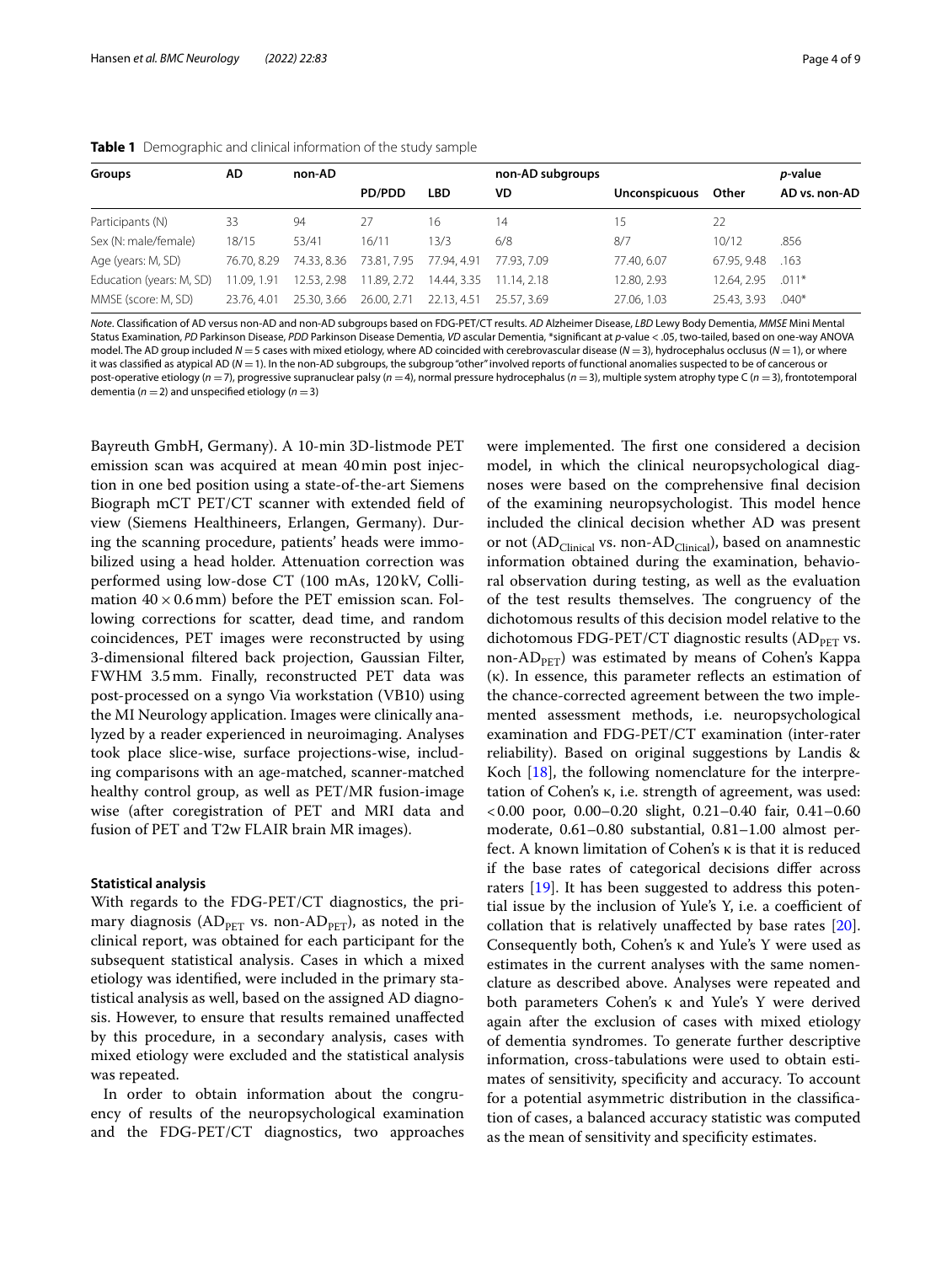In the second approach, neuropsychological diagnoses were based on the test results alone  $(AD_{Test}$  vs. non-AD<sub>Test</sub>) irrespective of the comprehensive clinical diagnosis. In this context, a logistic regression model was implemented. This model included all CERAD subscales as independent variables and the  $AD<sub>PET</sub>$  vs. non- $AD<sub>PET</sub>$ categorization as the dependent variable. All variables were entered in a single step and the respective nonsignifcant predictor with the lowest signifcance was removed recursively until solely signifcant predictors were left in the model. Based on this fnal model, a cross tabulation was generated and the resulting dichotomous classifcation was used to generate Cohen's κ and Yule's Y relative to the FDG-PET/CT results. Also in case of this test-based model, descriptive estimates of sensitivity, specifcity and accuracy were derived.

Finally, a factor analysis was implemented to gain an impression of the convergent validity of the cognitive test results with previous work [[21\]](#page-8-20). All calculations were executed with SPSS 20.0.

## **Results**

## **Sample characteristics**

Demographic and clinical characteristics are displayed in Table [1.](#page-3-0) The sample consisted of 127 patients, 33 of which were diagnosed with AD according to the results of the FDG-PET/CT. As displayed, the sample included diverse etiologies associated with cognitive decline, that were pooled into the two groups  $AD_{PET}$  vs. non- $AD_{PET}$ . One-way ANOVAs showed that these two groups did not difer signifcantly in age or sex, but that the AD-group had signifcantly fewer years of education and also a signifcantly lower mean score on the Mini Mental Status Examination (MMSE). The latter was a part of the CERAD test battery. Among the  $N = 33$  AD<sub>PFT</sub> cases, there were  $N = 5$  cases with mixed etiology, where AD coincided with cerebrovascular disease  $(N = 3)$ , hydrocephalus occlusus  $(N = 1)$ , or where it was classified as atypical AD  $(N = 1)$ . A descriptive overview of performance on CERAD subtests and comparisons between AD and non-AD groups is presented in Table [2](#page-4-0).

# **Congruency of neuropsychological and FDG-PET/CT diagnostic results: clinical decision model**

Classifcation agreement between FDG-PET/CT diagnostics and the neuropsychological clinical decision model was substantial,  $\kappa$  (127) = 0.69, SE = 0.07, approximate  $T=7.78$ ,  $p < .001$ . When controlling for diferent base rates across classifcation methods, agreement improved slightly and remained substantial, Y  $(127) = 0.72$ . When cases with mixed etiology were excluded, results remained virtually unchanged, κ  $(122)=0.70$ , SE = 0.08, approximate T = 7.76, *p* < 0.01, Y

<span id="page-4-0"></span>**Table 2** Comparison of performance on CERAD subtests (z-scores) across diagnostic groups

| <b>CERAD parameter</b>         | AD               | non-AD           | <i>p</i> -value |
|--------------------------------|------------------|------------------|-----------------|
|                                | $(M \pm SD)$     | $(M \pm SD)$     |                 |
| <b>BNT</b>                     | $-0.77 \pm 1.51$ | $-0.21 \pm 1.23$ | $.037*$         |
| Wordlist Total                 | $-2.02 \pm 1.34$ | $-1.57 \pm 1.55$ | .138            |
| Wordlist Delayed Recall        | $-2.25 \pm 1.38$ | $-1.15 \pm 1.20$ | $.000***$       |
| Wordlist Savings               | $-2.20 \pm 1.55$ | $-0.69 \pm 1.79$ | $.000***$       |
| <b>Wordlist Discrimination</b> | $-2.10 \pm 1.56$ | $-1.07 \pm 1.54$ | $.001***$       |
| Figure Drawings                | $-0.61 \pm 1.61$ | $-0.60 \pm 1.56$ | .982            |
| Figure Recall                  | $-2.03 \pm 1.18$ | $-1.39 \pm 1.38$ | $.020*$         |
| Figure Savings                 | $-1.93 \pm 1.05$ | $-1.12 \pm 1.24$ | $.001***$       |
| Wordlist Trial 1               | $-1.25 \pm 1.13$ | $-1.01 \pm 1.14$ | .294            |
| Wordlist Trial 2               | $-1.65 \pm 1.13$ | $-1.18 \pm 1.47$ | .091            |
| Wordlist Trial 3               | $-1.97 \pm 1.38$ | $-1.50 \pm 1.72$ | .157            |
| Animals                        | $-0.95 \pm 0.97$ | $-1,03 \pm 1.26$ | .747            |
| S-Words                        | $-0.01 \pm 1.08$ | $-0.60 \pm 1.32$ | $.024*$         |
| TMT-A                          | $-1.14 \pm 1.45$ | $-1.18 \pm 1.64$ | .889            |
| TMT-B                          | $-1.70 \pm 1.00$ | $-1.54 \pm 1.48$ | .564            |

Note. Z-scores represent raw test scores relative to the normative database of the CERAD; *M* mean, *SD* standard deviation. \**p* <.05, \*\**p* <.01, \*\*\**p* <.001 (two-tailed). Note that signifcant diferences between groups emerged predominantly for verbal and nonverbal memory performance

<span id="page-4-1"></span>**Table 3** Congruency of the comprehensive neuropsychological and FDG-PET/CT diagnostic results

|        |                               | <b>FDG-PET/CT Diagnosis</b> |           |  |  |
|--------|-------------------------------|-----------------------------|-----------|--|--|
|        | AD                            | Non-AD                      |           |  |  |
|        | Neuro-psychological Diagnosis |                             |           |  |  |
| AD     | 25                            | 7                           | 32        |  |  |
|        | Sensitivity:<br>75.8%         |                             |           |  |  |
| Non-AD | 8                             | 87                          | 95        |  |  |
|        |                               | Specificity: 92.6%          |           |  |  |
|        | 33                            | 94                          | 127       |  |  |
|        |                               |                             | BA: 84.2% |  |  |

Note. Cross-tabulation with respective number of cases (total  $n = 127$ ). Displayed are results of the clinical decision approach in which the neuropsychological diagnosis incorporated anamnestic information obtained during the examination, behavioral observation during testing, as well as the evaluation of the test results themselves. *AD* Alzheimer's disease, *BA* balanced accuracy

 $(122)=0.74$ . Descriptive estimates of sensitivity, specificity and overall accuracy for the clinical decision model are displayed in Table [3](#page-4-1). Based on the comprehensive neuropsychological examination, 25 patients were diagnosed with AD, out of 33 patients who were categorized as such based on the FDG-PET/CT examination (sensitivity: 75.8%). Out of the remaining 94 patients who were categorized as non-AD patients based on the FDG-PET/CT examination, 87 patients were categorized accordingly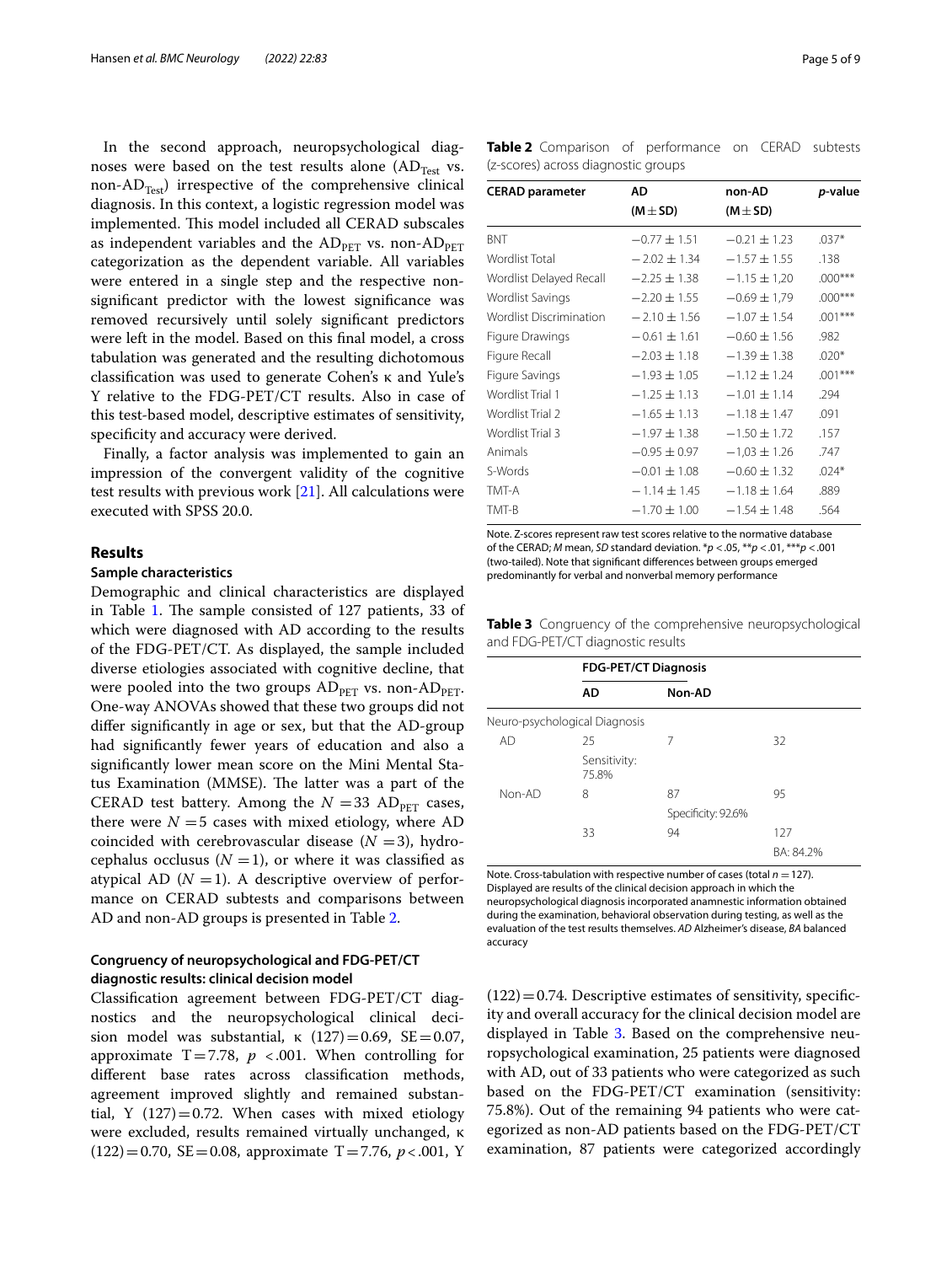based on the neuropsychological examination (specifcity: 92.6%). Accuracy was estimated at 84.2%.

# **Congruency of neuropsychological and FDG-PET/CT diagnostic results: logistic regression model**

Classifcation agreement between FDG-PET/CT diagnostics and the neuropsychological regression model that was based on the neuropsychological test results alone  $(AD<sub>Test</sub>$  vs. non-AD<sub>Test</sub>) was moderate, κ  $(121)=0.54$ , SE=0.09, approximate  $T=6.02$ ,  $p < .001$ . When controlling for diferent base rates across classifcation methods, agreement improved,  $Y(121)=0.62$ . When cases of mixed etiology were removed from the analysis, results remained virtually unchanged, κ  $(116)=0.53$ , SE = 0.10, approximate  $T = 5.77$ ,  $p < .001$ , Y (121) = 0.61.

In the regression model, respective recursive elimination of CERAD variables with the least signifcant contribution yielded four fnal variables with a signifcant contribution to the classifcation of patients in relation to the FDG-PET/CT diagnostics. Details of the recursive analytical steps are provided in Additional file [1](#page-7-0). The four remaining variables included the total immediate recall performance on the episodic verbal memory task of the CERAD (wordlist total), as well as the delayed recall on the same task (wordlist delayed recall). Additionally, recall performance on the episodic non-verbal memory task remained as a signifcant predictor, specifcally the diference between immediate and delayed recall performance on this task, i.e. memory trace decay (fgure savings). Hence, as would be expected in context of differential diagnostics in AD, the indicated parameters were associated with the domain of episodic memory for new verbal and non-verbal information. The final fourth variable refected performance on a phonematic fuency task of spontaneous word generation (s-words). The latter reflects executive functioning, specifically divergent verbal problem solving and overall cognitive speed.

The resulting model with these four variables (wordlist total, wordlist recall, fgure savings, s-words) explained 39.5% of variance according to Nagelkerke's  $R^2$ , which refects a moderate explanatory value. As depicted in Table [4](#page-5-0), out of 32 patients categorized as AD patients based on the FDG-PET/CT, 18 were correctly identifed based on this model. This reflected a low estimate of sensitivity of 56.3%. On the other hand, estimates of specificity based on this model were excellent, as 93.3% of the non-AD patients categorized through FDG-PET/CT were correctly identifed based on the regression model. Accuracy reached a value of 74.8%.

In sum, classifcation agreement based on Cohen's κ and Yule's Y, as well as descriptive accuracy, were reduced for the classifcation based on the regression model, relative to the clinical decision model. While estimates <span id="page-5-0"></span>**Table 4** Congruency of the neuropsychological diagnostics solely based on CERAD test results and the FDG-PET/CT diagnostics

|        | <b>FDG-PET/CT Diagnosis</b>   |                    |           |
|--------|-------------------------------|--------------------|-----------|
|        | AD                            | Non-AD             |           |
|        | Neuro-psychological Diagnosis |                    |           |
| AD     | 18                            | 6                  | 24        |
|        | Sensitivity:<br>56.3%         |                    |           |
| Non-AD | 14                            | 83                 | 97        |
|        |                               | Specificity: 93.3% |           |
|        | 32                            | 89                 | 121       |
|        |                               |                    | BA: 74.8% |

Note. Cross-tabulation with respective number of cases (total  $n = 121$ ), displays results of the test-based decision approach in which the neuropsychological diagnosis was based on the logistic regression analysis of performance on the CERAD test battery alone. Note that the total number of included cases is slightly lower than in the clinical decision approach shown in Table [3](#page-4-1), as some patients could not sufficiently draw figures due to motor impairment and consequently these cases were not available for the logistic regression analysis. *AD* Alzheimer Disease, *BA* balanced accuracy

of specifcity were comparable, the logistic regression model involved lower estimates of sensitivity (clinical approach: 75.8% versus test-based approach: 56.3%), that yielded lower overall accuracy of the logistic regression model.

## **Exploratory factor analysis**

In a post hoc analysis, cognitive test results of the CERAD were subjected to a factor analysis. The factor analysis was implemented to gain an impression of the convergent validity of the cognitive test results. Previous work on the German version of the CERAD has shown that the CERAD involves a three-factor structure and that results from verbal versus non-verbal episodic memory scales of the CERAD load on separate factors [\[21](#page-8-20)]. In the current work, the analysis of the underlying factor structure was conducted with a principal factor analysis using promax rotation. The structural matrix of the rotated solution is displayed in Table [5.](#page-6-0) All calculations were performed using z-scores of the respective CERAD scales. Five parameters were excluded from the analysis as their measure of sampling adequacy (MSA) was below .5, indicating that they were unsuitable for inclusion into the factor analysis (Boston Naming Test, Figure copy, Wordlist Trial 1, Trail-Making-Test A, Trail-Making-Test B/A). After exclusion of these fve variables, the Bartlett-test was highly signifcant (*p* <.001) and the Kaiser-Meyer-Olkin-criterion reached a value of .808, which can be considered good. Both results point to the suitability of the data for executing a factor analysis. Three factors with eigenvalues greater than 1 accounted for 71.22% of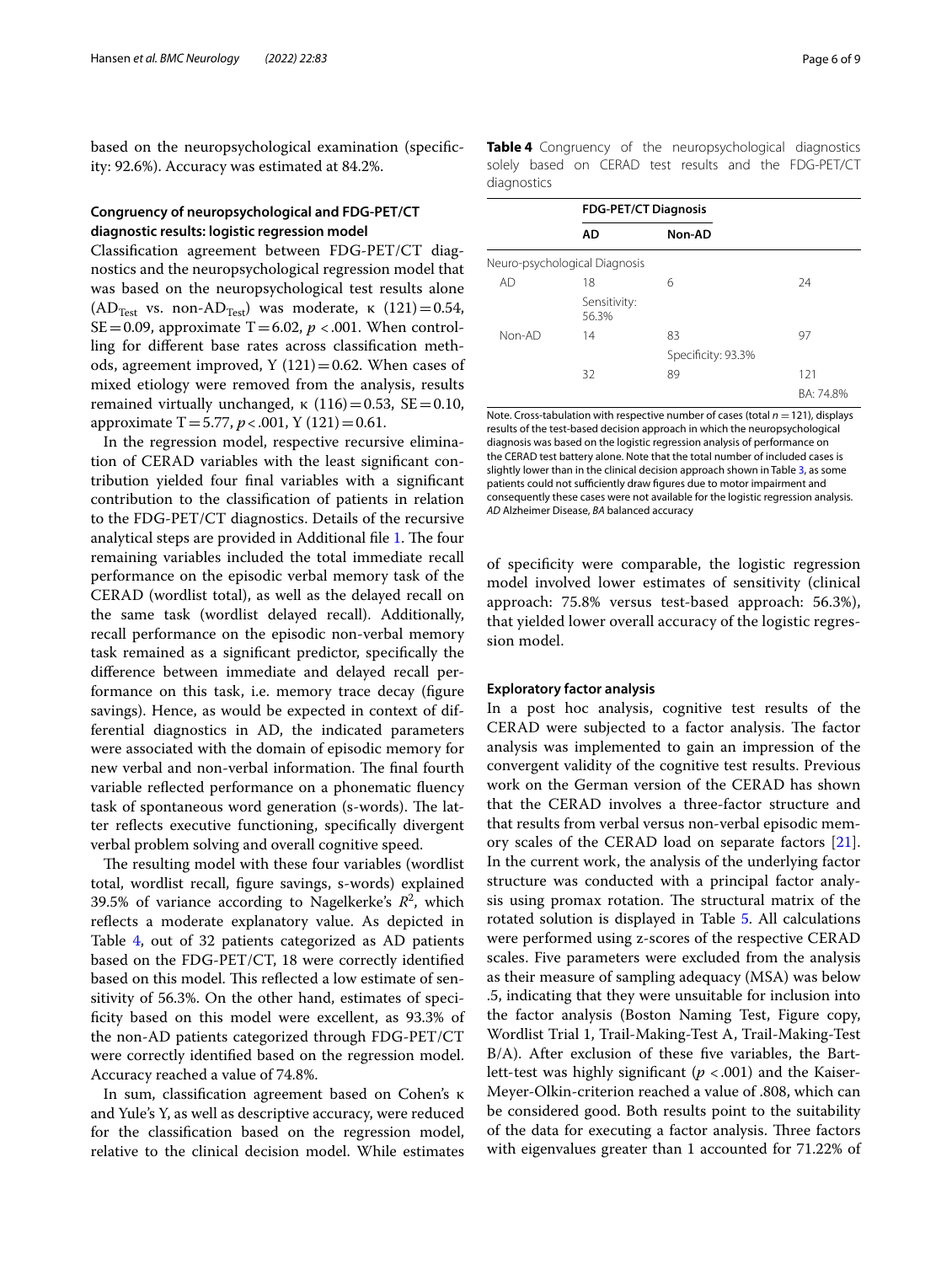<span id="page-6-0"></span>**Table 5** Structural matrix of the factor analysis

| <b>CERAD Variable</b>          |      | <b>Factor</b>  |         |
|--------------------------------|------|----------------|---------|
|                                | 1    | $\overline{2}$ | 3       |
| Wordlist Total                 | .931 | .430           | .561    |
| S-Words                        | .710 | .277           | .036    |
| Animals                        | .723 | .439           | $-.006$ |
| Wordlist Trial 2               | .786 | .234           | .449    |
| Wordlist Trial 3               | .918 | .412           | .481    |
| Figure Recall                  | .384 | .955           | .337    |
| Figure Savings                 | .380 | .937           | .362    |
| Wordlist Delayed Recall        | .680 | .452           | .881    |
| Wordlist Savings               | .210 | .295           | .844    |
| Wordlist Interference          | .032 | .048           | .388    |
| <b>Wordlist Discrimination</b> | .620 | .436           | .732    |
| <b>MMSF</b>                    | .689 | .746           | .323    |
| TMT-B                          | .667 | .640           | .257    |

Note. Displayed are factor loadings of respective CERAD variables on the three factors labeled as general verbal cognitive abilities (factor 1), nonverbal memory (factor 2) and verbal memory (factor 3)

variance (Factor 1: 46.87%, Factor 2: 12.97%, Factor 3: 11.38%). Correlations of respective variables with factors suggested that the frst factor refected general verbal cognitive abilities, including verbal fuency and verbal short-term memory. The second factor reflected aspects of nonverbal memory and variables loading on the third factor refected aspects of verbal memory. In sum, a three-factor structure emerged. Congruent with such a factor structure previously reported for the German version of the CERAD [[21](#page-8-20)], verbal and non-verbal memory functions were distinguishable based on this factor solution.

# **Discussion/conclusion**

The purpose of the current study was to examine the congruency of neuropsychological diferential diagnostics in AD on the one hand and FDG-PET/CT diferential diagnostics on the other hand. In terms of the neuropsychological procedure, it was assumed that the comprehensive clinical procedure that relied on anamnestic information, behavioral monitoring during testing and the test results themselves, would show a higher congruency with FDG-PET/CT diagnostics, as compared to a data-driven procedure where the diagnostic decision was based solely on the results of the cognitive tests. The latter hypothesis implies that in routine clinical practice, the overall clinical impression of the neuropsychologist is of high relevance for the diferential diagnostic decision.

Results of the current study indicate that the clinical decision approach including a complete neuropsychological workup reached substantial agreement with FDG-PET/CT diagnostics  $(k=.69, Y=.72)$ . Further descriptive analyses showed that this agreement was characterized by good accuracy (84.2%) and hence implies sufficient congruency with FDG-PET/ CT diagnostics. This is in line with the extant literature concerning the use of the CERAD-NAB in context of comprehensive AD diagnostics [\[6](#page-8-4), [21,](#page-8-20) [22](#page-8-21)]. In contrast, the test-based decision approach yielded considerably lower estimates of agreement ( $\kappa$ =54., Y=.62), as well as lower accuracy (74.8%), the latter attributable to a low sensitivity estimate of only 56.3%. This suggests that about one third of patients with an AD diagnosis based on FDG-PET/CT diagnostics may remain undetected, if only neuropsychological test results are considered. Hence, it may be assumed that obtaining anamnestic information and behavioral monitoring during neuropsychological testing is highly relevant for diferential diagnostic decisions in AD patients. Examples of behavioral conspicuities that may show a certain specifcity for mild AD and ought to be explored in this context include defcits in episodic memory versus relatively intact attention and executive functioning, combined with a behavioral tendency of patients to trivialize or minimize observable memory deficits in their subjective reports, suggesting anosognosia or anosodiaphoria [\[15](#page-8-14), [23\]](#page-8-22). Based on the current work, future studies may address the issue of specifcity of these conspicuities in more detail.

It is notable that the current results emerged in a mixed, unselected sample including various etiologies that may account for cognitive deficits (Table  $1$ ). One might argue that such relatively uncontrolled circumstances may limit the validity of the current fndings. On the other hand, the fact that such an unselected, mixed sample was included, might also be regarded as a strength of the current study, as it accurately refects the actual circumstances in routine clinical practice, as recommended and commonly implemented in Germany [[24\]](#page-8-23). Nevertheless, in consideration of this issue, primary analyses focusing on the congruency of the implemented diagnostic methods were repeated when AD cases with mixed etiology were excluded. As the results remained virtually unchanged, it may be assumed that they remained relatively unafected by whether an ICD-10AD diagnosis of F00.0 or F00.2 was given. However, as depicted in Additional fle [1,](#page-7-0) where the fow of patient recruitment is reported, a substantial number of patients who were assigned for the neuropsychological examination had to be excluded from the current study, due to the fact that they were not examined via PET-CT subsequently. In case of these patients, further diferential diagnostics via PET-CT were not indicated, as they already displayed moderate to severe cognitive decline. This may be regarded as a selection bias yielding the inclusion of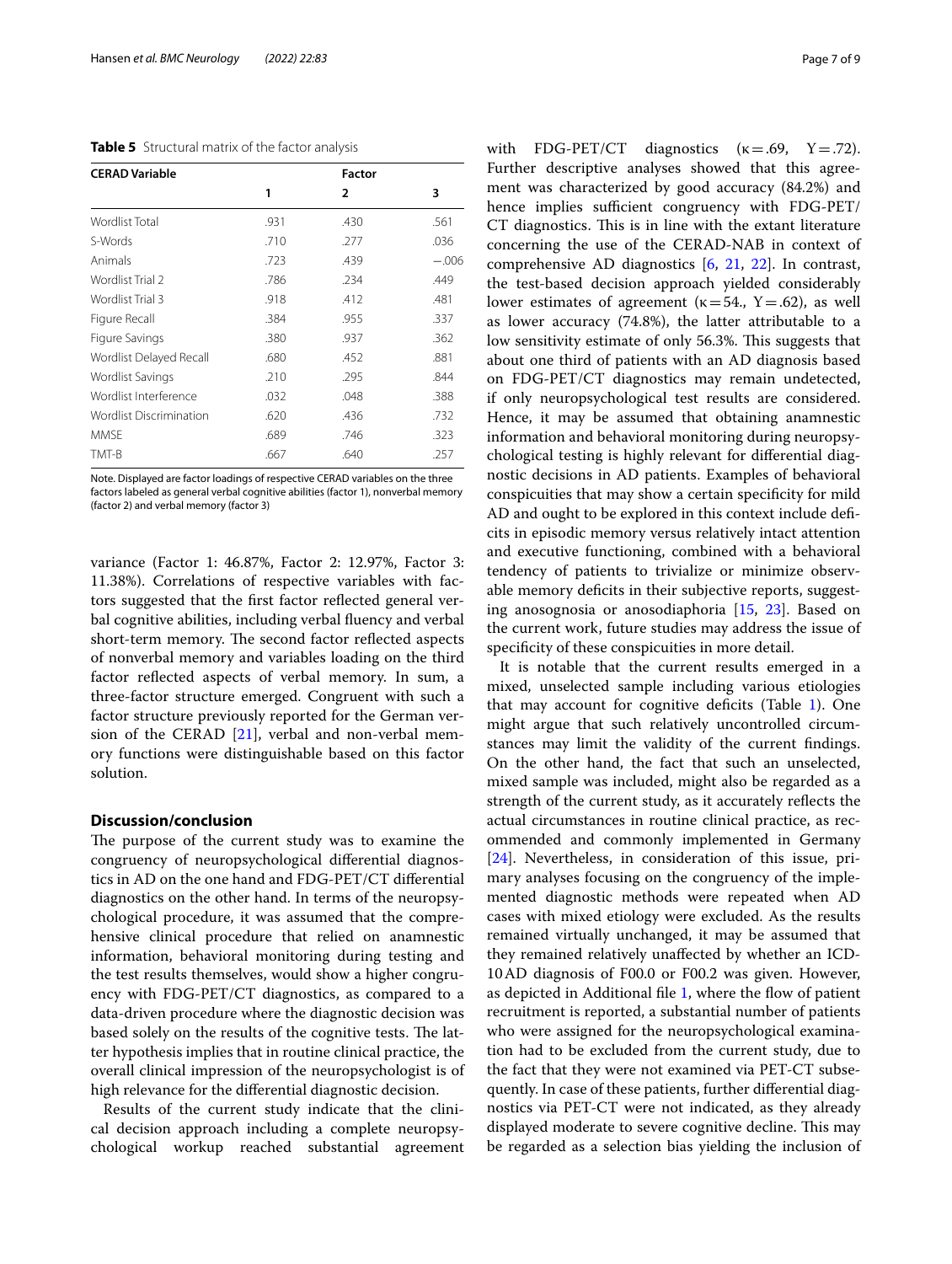predominantly mild AD patients in the current work. The latter is also illustrated by the still relatively high sample mean score on the MMSE in the AD group  $(M=23.76,$  $SD=4.01$ ; Table [1\)](#page-3-0). Yet this selection bias led to particularly those patients being included, for whom a differential diagnostic procedure including an extensive neuropsychological examination and a PET-CT are of highest relevance. With regards to the sample included in the current work, it also appears noteworthy that several demographic and clinical diferences emerged between the AD and non-AD groups, as classifed by the FDG-PET/CT (see Table [1\)](#page-3-0). In particular, even though the AD group scored relatively high on the MMSE, this performance was still signifcantly lower than performance of the non-AD groups. Also, the AD-group difered signifcantly from the non-AD group on several parameters of the CERAD (see Table [2](#page-4-0)). Further, AD patients were characterized by signifcantly fewer years of education. In particular the latter has been described as a potential risk factor for AD [[25](#page-8-24)] and the fact that it emerged as a variable that difered across groups based on the FDG-PET/ CT classifcation is in turn compatible with the notion that the applied FDG-PET/CT diagnostic procedure was methodologically sound.

In a post hoc analysis, a factor analysis was implemented to examine the convergent validity of the neuropsychological test results with those from other studies. In previous work, factor analyses of the CERAD commonly revealed a three-factor solution [[21](#page-8-20), [26](#page-8-25), [27\]](#page-8-26) and the same was the case for data of the current work. Albeit factor labeling may not be entirely consistent across studies, in particular the diferentiation between verbal and non-verbal memory factors emerged as a common feature  $[21]$  $[21]$  $[21]$  and was also observable in the current work. These findings are generally compatible with the notion that the implementation of the neuropsychological procedure was methodologically sound in the current work. Moreover, it should be noted that in the logistic regression model of the test-based decision approach, two scales of episodic verbal memory and one scale of episodic non-verbal memory were among the four CERAD scales that predicted the classifcation of patients, relative to the FDG-PET/CT diagnostics. Hence, particularly episodic memory parameters contributed to this decision model, which is in line with the notion that dementia and particularly AD is characterized by episodic memory deficits  $[2, 28]$  $[2, 28]$ .

In sum, these results imply that the methodological implementation of the neuropsychological tests was sound. Yet, test results by themselves yielded a considerably lower congruency with FDG-PET/CT examinations than the clinical decision approach, for which behavioral monitoring and anamnestic information were available to the clinician. In essence, these fndings highlight the necessity of

specialized and experienced staff involved in neuropsychological diferential diagnostics of AD. It is their expertise which allows the identifcation of behavioral abnormalities that – in conjunction with the neuropsychological test results – point towards a likely diagnosis of AD.

Nevertheless, several limitations of the current study ought to be noted. First, even though FDG-PET/CT may be regarded as an accurate method to classify diferent forms of dementia, it may not provide an entirely error-free diferentiation and does not represent a diagnostic gold-standard by itself. Yet, descriptive results of sensitivity, specifcity and accuracy of AD neuropsychological relative to AD PET-CT diagnostics may be informative for future work and comparable data analytic approaches have been used before in other indications (see e.g. [\[29,](#page-8-28) [30](#page-8-29)]. Further, the purpose of the current work was to explore the congruency of diferent approaches to neuropsychological diagnostics in AD with FDG-PET/CT and the research design of the current study sufficiently addressed this issue. Secondly, it should be noted that even though it appears justifed to conclude that a comprehensive neuropsychological approach including anamnestic information and behavioral monitoring during testing is superior to diagnostics based on test-results alone, a systematic exploration of the specifcity of behavioral conspicuities for AD, as suggested above, remains to be implemented in future work.

### **Supplementary Information**

The online version contains supplementary material available at [https://doi.](https://doi.org/10.1186/s12883-022-02614-4) [org/10.1186/s12883-022-02614-4](https://doi.org/10.1186/s12883-022-02614-4).

<span id="page-7-0"></span>**Additional fle 1.**

#### **Acknowledgements**

Not applicable.

#### **Authors' contributions**

SH drafted and oversaw implementation of the study and drafted the manuscript, JK, KK, RM, JH and JKo supported recruitment and statistical analyses, PO oversaw implementation of the study, SF helped analyzing the data and drafting the manuscript, PK helped drafting and fnalizing the manuscript. The author(s) read and approved the fnal manuscript.

#### **Funding**

This study was supported by internal funding from the Klinikum Bayreuth GmbH, Germany. The funding body did not infuence study design, data collection, analysis, interpretation or writing of the manuscript.

#### **Availability of data and materials**

The data generated and analyzed during the current study are available from the corresponding author on reasonable request.

#### **Declarations**

#### **Ethics approval and consent to participate**

This research was conducted ethically and in accordance with the World Medical Association Declaration of Helsinki. All participants provided written informed consent prior to study entry. The study was approved by the ethics committee of the University of Bamberg, Germany (reference number 2019–02/10).